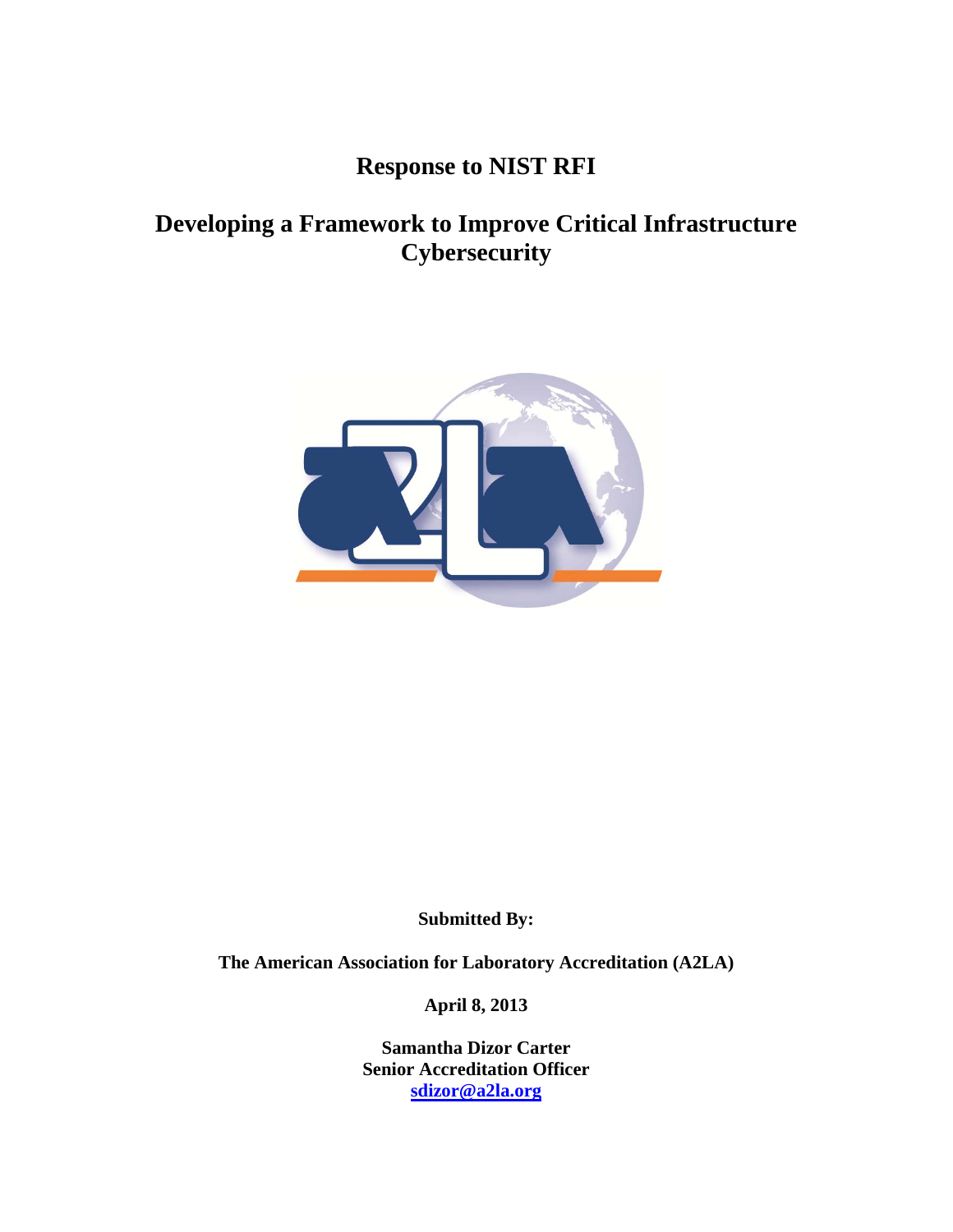### **Introduction:**

Conformity assessment and voluntary consensus standards play an important role in critical infrastructure for cybersecurity and should continue to play an important role as the cybersecurity framework is developed. Conformity assessment provides a number of benefits for U. S. Government Agencies and Organizations, State Regulators and/or Public Utility Commissions, Industry and Industry Associations, and Non-Profits and other Non-Government Organizations. These benefits include cost savings, lowered barriers for internal trade, a greater confidence in the accuracy of the information provided, and efficiency in the system.

There is a cost savings when utilizing existing voluntary consensus standards as time and money does not have to be spent in creation of a new conformity assessment standard. There are additional cost savings to the end users, both from the Government and Industry, as these end users don't have to perform an assessment of the cybersecurity organization or qualify them as an approved vendor in some other fashion; being accredited can immediately make them an approved vendor. Finally the cybersecurity organization benefits from a cost savings as they do not have to carry multiple recognitions in order to bid for different projects.

Utilizing already developed conformity assessment standards is also in keeping with the "National Technology Transfer and Advancement Act of 1995", Pub. L. 104-113 and the OMB Circular A-119. This Act requires federal agencies and organizations to utilize voluntary consensus standards when practical.

Conformity assessment through recognized Accreditation Bodies also lowers barriers for internal trade as these Accreditation Bodies are already recognized internationally. Therefore, the cybersecurity organizations that are accredited by recognized Accreditation Bodies would benefit from the internal recognition and would not need separate accreditations in order to perform work internationally.

There is a greater confidence in the accuracy of the work of a recognized cybersecurity organization as their processes will have been reviewed by an accreditation organization. Part of the accreditation process is not just looking at the organizations management system but also looking at their technical expertise and technical processes. An independent third party review of these process ensures that the organization is in conformance to the guidelines that will be established with the cybersecurity framework and also ensures that the organization has the technical expertise to perform the job that they are hired to do.

Using a recognized Accreditation Body to accredit to a voluntary consensus standard already developed builds efficiency into the system. As the standard is already developed and the Accreditation Bodies already exists there is no need to spend time creating a new voluntary consensus standard. There is additional efficiency from being able to use one accreditation to market to multiple international markets and various Government and Industry companies nationally. Finally, there is efficiency for the end user as approving the vendor is as simple as requesting evidence that they have been accredited by a recognized Accreditation Body.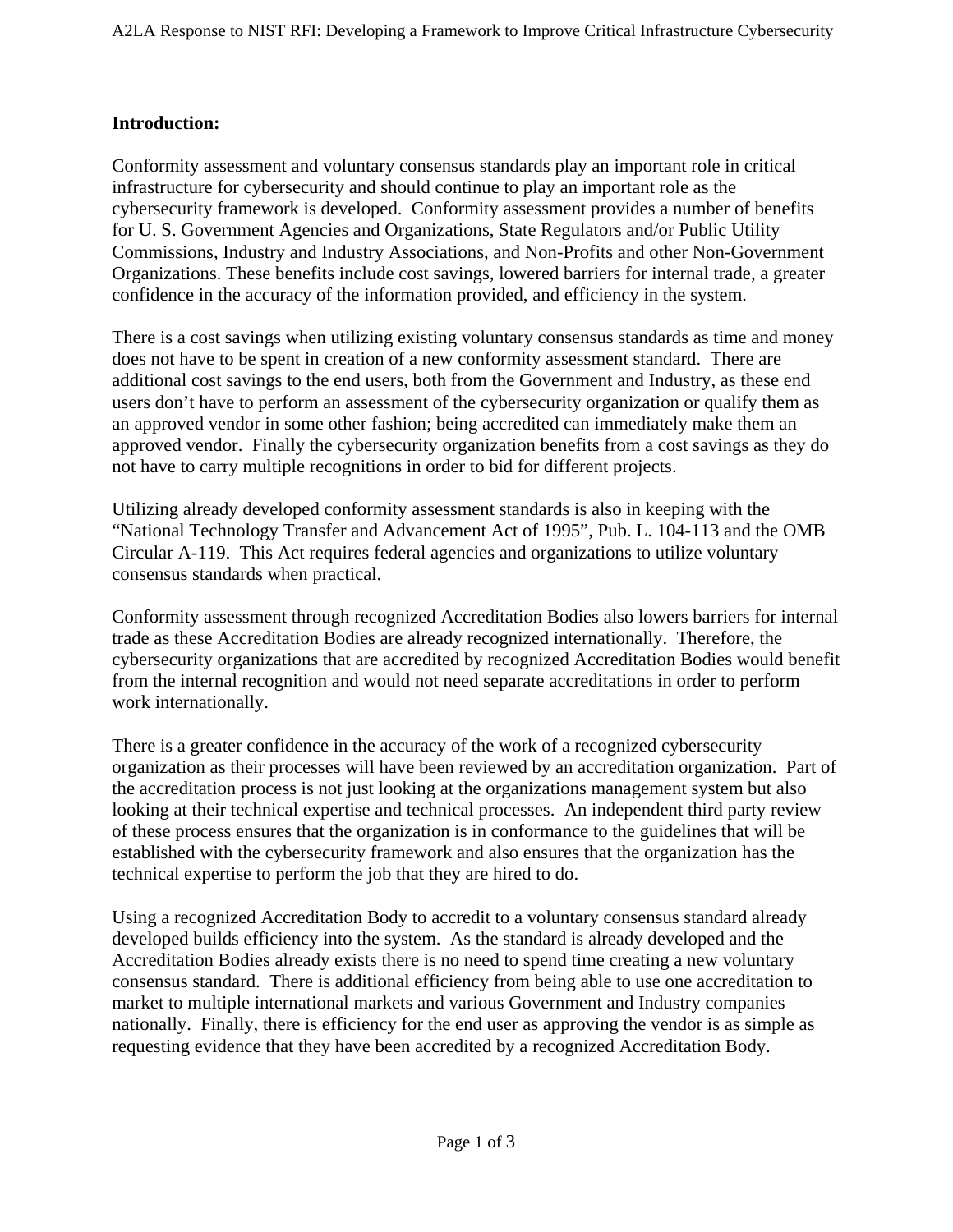## **Current Industry Approach:**

The conformity assessment approach is not new to the cybersecurity industry. FedRAMP has been a successful conformity assessment program and is poised to switch over to private Accreditation Bodies to administer the program. Other successful programs include accreditation for companies testing Gaming Systems (i.e. slot machines and/or internet gaming) and Interoperability testing for IPv6.

As the cybersecurity framework is developed the question should not be whether or not to use internal standards to assess organizations providing cybersecurity products but which standards will benefit this industry the most. Of the many international standards for conformity assessment bodies there are three would be of benefit for the cybersecurity organizations. They are ISO/IEC 17065:2012 Conformity assessment - Requirements for bodies certifying products, processes and services, ISO/IEC 17020:2012 Conformity assessment - Requirements for the operation of various types of bodies performing inspection, and ISO/IEC 17025:2005 General requirements for the competence of testing and calibration laboratories. All of these standards should play a role in our nation's cybersecurity framework.

ISO/IEC 17065:2012 pertains to organizations that certify products, processes and services. These organizations would certify a cybersecurity company's specific product, process and/or service that could then be sold to an end user (i.e. a U. S. Government Agency or Industry). This standard is currently utilized in the Gaming Industry to certify certain products (i.e. slot machines); this could be used in the cybersecurity industry to certify that a service provided by a company is secure.

ISO/IEC 17020:2012 is for Inspection Bodies and has already been utilized by the FedRAMP program. This program has been successful and is being transferred over to third party accreditation organizations that are ILC MRA signatories.

ISO/IEC 17025:2005 provides for the accreditation of testing laboratories that would test to the protocol developed during the development of the cybersecurity framework. These testing laboratories would provide an important foundation for the cybersecurity framework as these laboratories will provide the testing results necessary to perform certain inspections and certify products.

#### **The Role of Accreditation Bodies:**

Finally, the adoption of conformity assessment standards should include requirements to use accreditation bodies that are signatories of the ILAC MRA (International Laboratory Accreditation Cooperation (ILAC) Mutual Recognition Arrangement (MRA). Each accreditation body that is a signatory to the ILAC MRA commits to:

> Maintaining conformity with the current version of ISO/IEC *17011 Conformity Assessment – General Requirements for bodies providing assessment and accreditation of conformity assessment bodies* and supplementary documents.